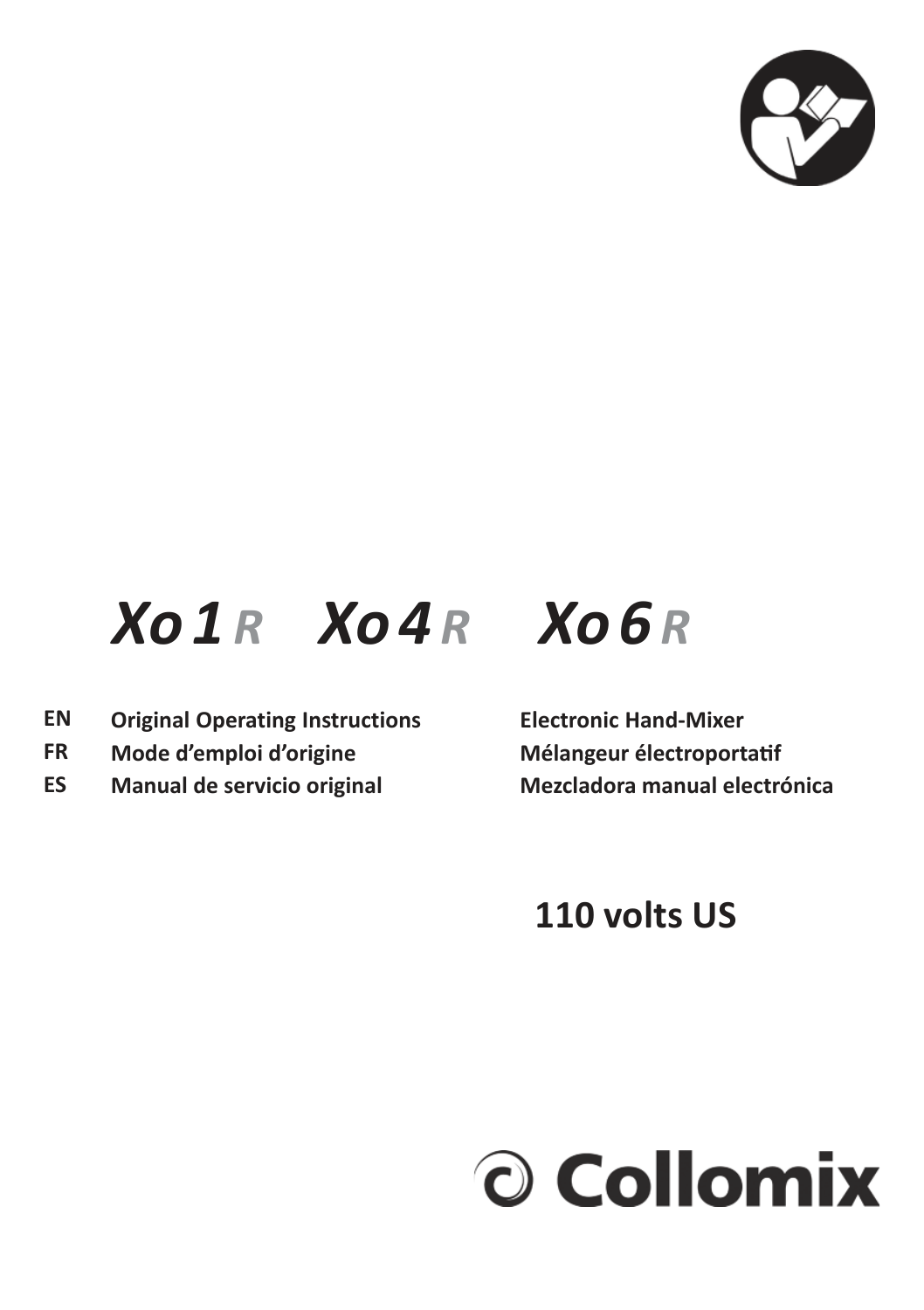|                   | <b>WK120</b><br><b>WK140</b>                    |  |
|-------------------|-------------------------------------------------|--|
|                   | <b>MK120</b><br><b>MK140</b><br><b>MK160</b>    |  |
| $\leftrightarrow$ | <b>KR 120</b><br><b>KR 140</b><br><b>KR 160</b> |  |
|                   | LX 120                                          |  |
|                   | <b>DLX 120</b><br><b>DLX 152</b>                |  |

|                | Xo 1 R | $X0$ 4 R | Xo 6 R |
|----------------|--------|----------|--------|
| <b>WK120</b>   |        |          |        |
| <b>WK 140</b>  |        |          |        |
| <b>MK120</b>   |        |          |        |
| <b>MK140</b>   |        |          |        |
| <b>MK160</b>   |        |          |        |
| <b>KR 120</b>  |        |          |        |
| <b>KR 140</b>  |        |          |        |
| <b>KR 160</b>  |        |          |        |
| <b>LX 120</b>  |        |          |        |
| <b>DLX 120</b> |        |          |        |
| <b>DLX 152</b> |        |          |        |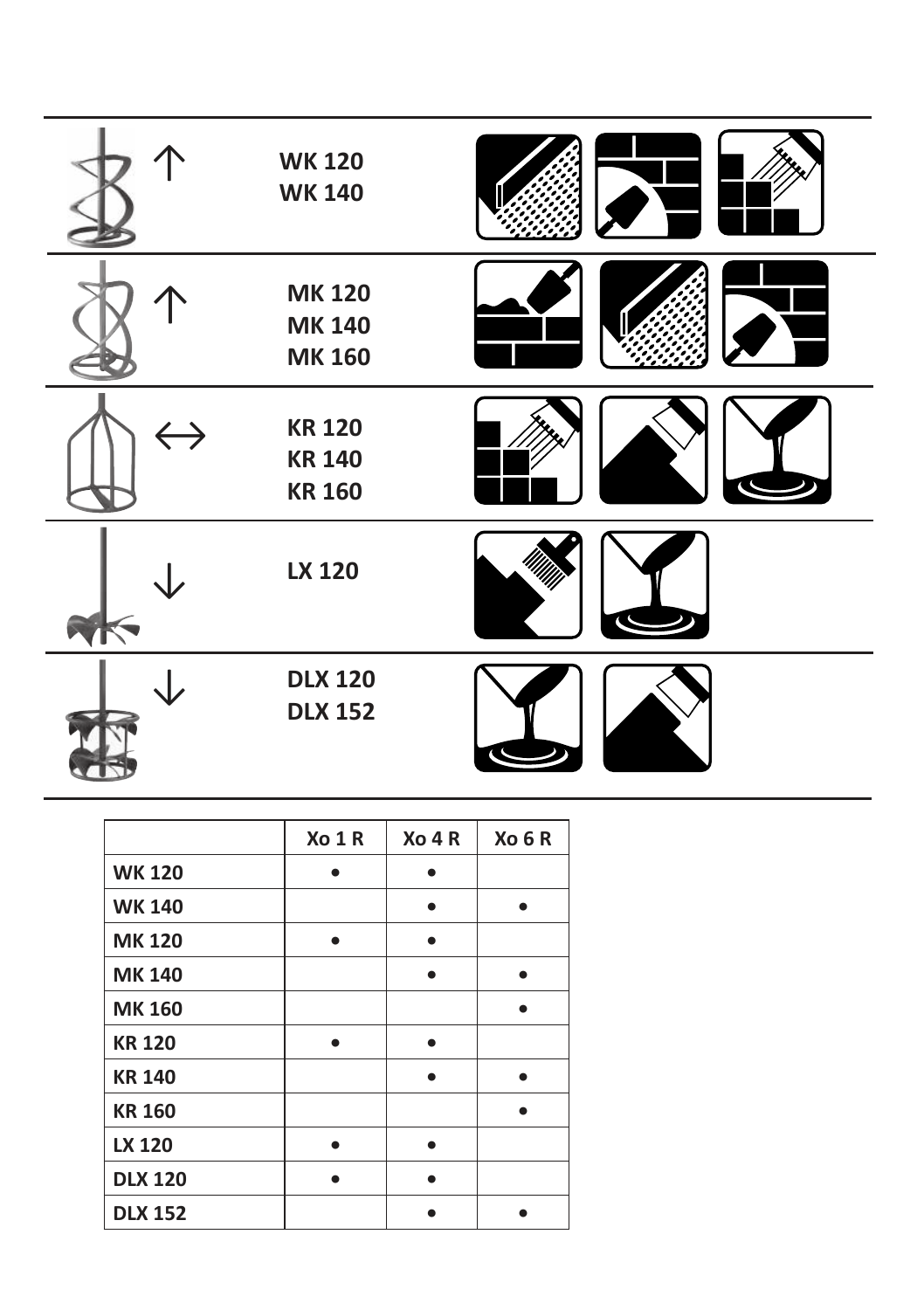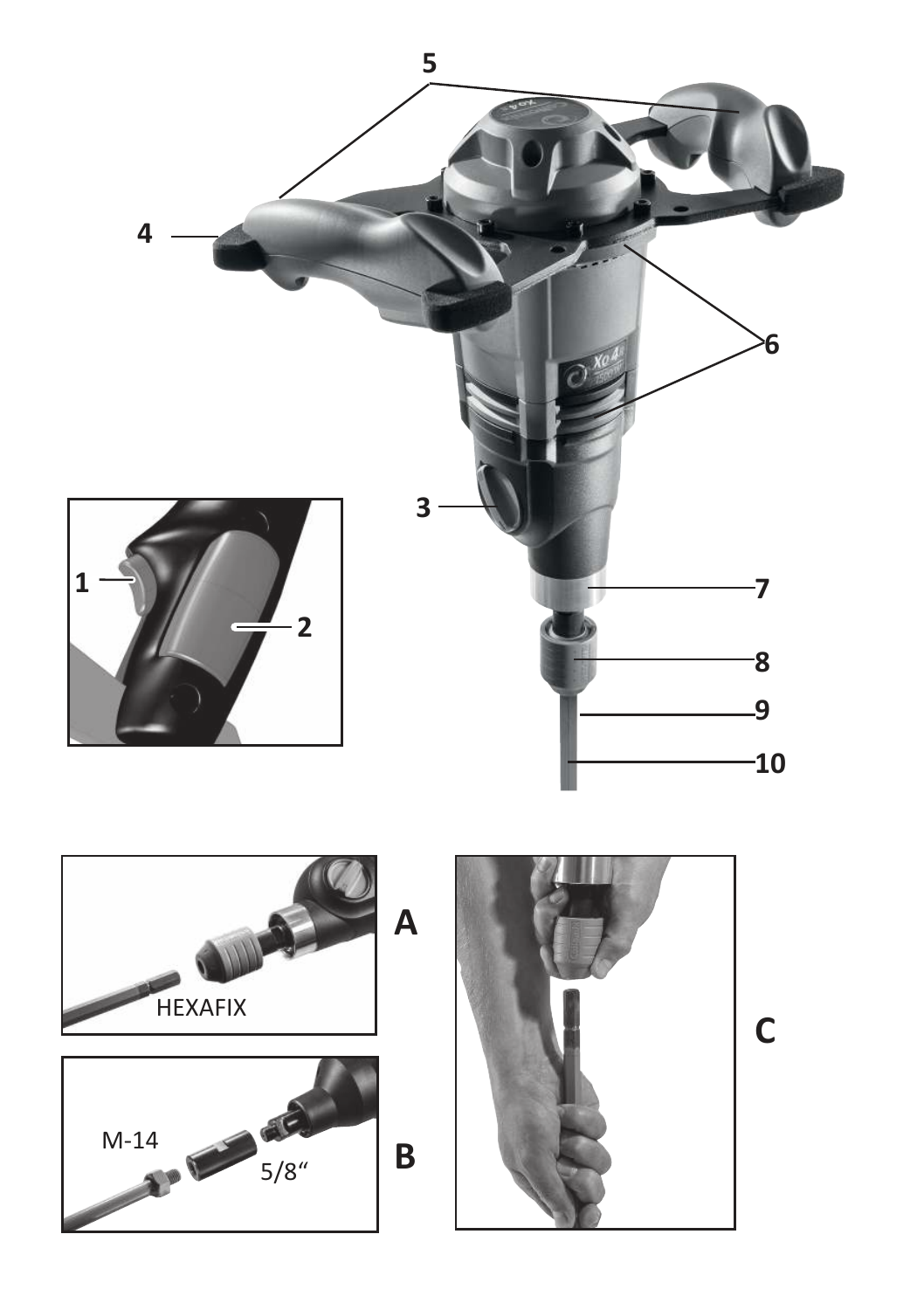#### **EN Technical data**

|                                  | X <sub>0</sub> 1 R       | $X_0$ 4 R                | X <sub>0</sub> 6 R         |
|----------------------------------|--------------------------|--------------------------|----------------------------|
| Rated power/Current consumption: | 1010W / 10.0 amps        | 1300W / 11.8 amps        | 1600W / 14.5 amps          |
| Power supply:                    | 110-125 volts AC         | 110-125 volts AC         | 110-125 volts AC           |
| Frequency:                       | 50/60 hz                 | 50/60 hz                 | 50/60 hz                   |
| No-load speed, first gear        | $-900$ min <sup>-1</sup> | $-660$ min <sup>-1</sup> | $-660$ min <sup>-1</sup>   |
| second gear                      |                          | $-920$ min <sup>-1</sup> | $-920$ min <sup>-1</sup>   |
| Rpm under load, first gear       | $-650$ min <sup>-1</sup> | $-450$ min <sup>-1</sup> | $-410$ min <sup>-1</sup>   |
| second gear                      |                          | $-620$ min <sup>-1</sup> | $-580$ min <sup>-1</sup>   |
| Maximum mixing tool diameter:    | 120 mm / 4%"             | 140 (150*) mm /5½"       | "160 mm / $6\frac{1}{4}$ " |
| Weight w/o mixing tool:          | 4,5 kg / 11.7 lb         | 5,4 kg / 13.6 lb         | 5,4 kg / 15.4 lb           |
| Protection class:                | 回/ 11                    | $\Box / \parallel$       | $\Box / \parallel$         |

### **Machine components**

- **1 Release button for ON/OFF switch**
- **2 ON/OFF switch**
- **3 Gear selection switch (for Xo 4 R/Xo 6 R only)**
- **4 Handle frame with rubber buffer**
- **5 Handles**
- **6 Ventilation slits**
- **7 Neck of the machine**
- **8 Mixing shaft**
- **9 HEXAFIX adapter / size M14 adapter**
- **10 Mixing tool**

## **Noise/vibration levels**

Measured values determined in accordance with EN 60745. The A-weighted noise level of the machine is typically:

|          | Sound pressure level<br>$L_{\rm pA}$ [dB(A)] | Sound power level<br>$L_{WA}$ [dB(A)] |
|----------|----------------------------------------------|---------------------------------------|
| Xo 1 R   | 82 dB(a)                                     | 93 dB(A)                              |
| $XO$ 4 R | 88 dB(a)                                     | 99 dB(A)                              |
| Xo 6 R   | 88 dB(a)                                     | 99 dB(A)                              |
|          | Uncertainty $K = 3 dB$                       |                                       |

Overall vibration level (for mixing of mineral materials)

|                    | Emission level $a_{n}$ [m/s <sup>2</sup> ] |  |
|--------------------|--------------------------------------------|--|
| X <sub>O</sub> 1 R | $2.0 \text{ m/s}^2$                        |  |
| $XO$ 4 R           | $2,2 \text{ m/s}^2$                        |  |
| X <sub>0</sub> 6 R | $2,2 \text{ m/s}^2$                        |  |
|                    | Uncertainty $K = 1.5$ m/s <sup>2</sup>     |  |

## L **WARNING:**

The measured values which are provided apply to new machines. Noise and vibration levels change with day-today use.

## **(i)** NOTE

The vibration level given in these instructions was measured in accordance with a standardized method of measurement as defined in EN 60745 and can be used for the purposes of comparing electrical tools with each other. It is also suitable for a preliminary estimation of vibration strain. The vibration level which is given represents vibration level for the primary use of the electrical tool. If, however, the electrical tool is used for any other purposes, with different plug-in tools or with insufficient maintenance, the vibration level may vary. This can result in a significantly higher level of vibration strain over the work period as a whole.

For a precise estimation of the vibration strain the times when the machine is switched off have to be taken into account as well, as do the times when it is running but is not actually being used. This can result in a significantly reduced level of vibration strain over the work period as a whole.

## **CE Declaration of Conformity**

We declare, with sole responsibility, that this product complies with the following standards or normative products: EN 55014, EN 61000, EN 60745-1:2009 + EN60745-2-1:2010 in accordance with the provisions of directives 2004/108/EC, 2006/42 EC.

Gaimersheim, 2018-12-04 Alexander Essing Managing Director

**Technical documentation can be requested from:** Collomix GmbH Abt. Technische Entwicklung Daimlerstr. 9, 85080 Gaimersheim, Germany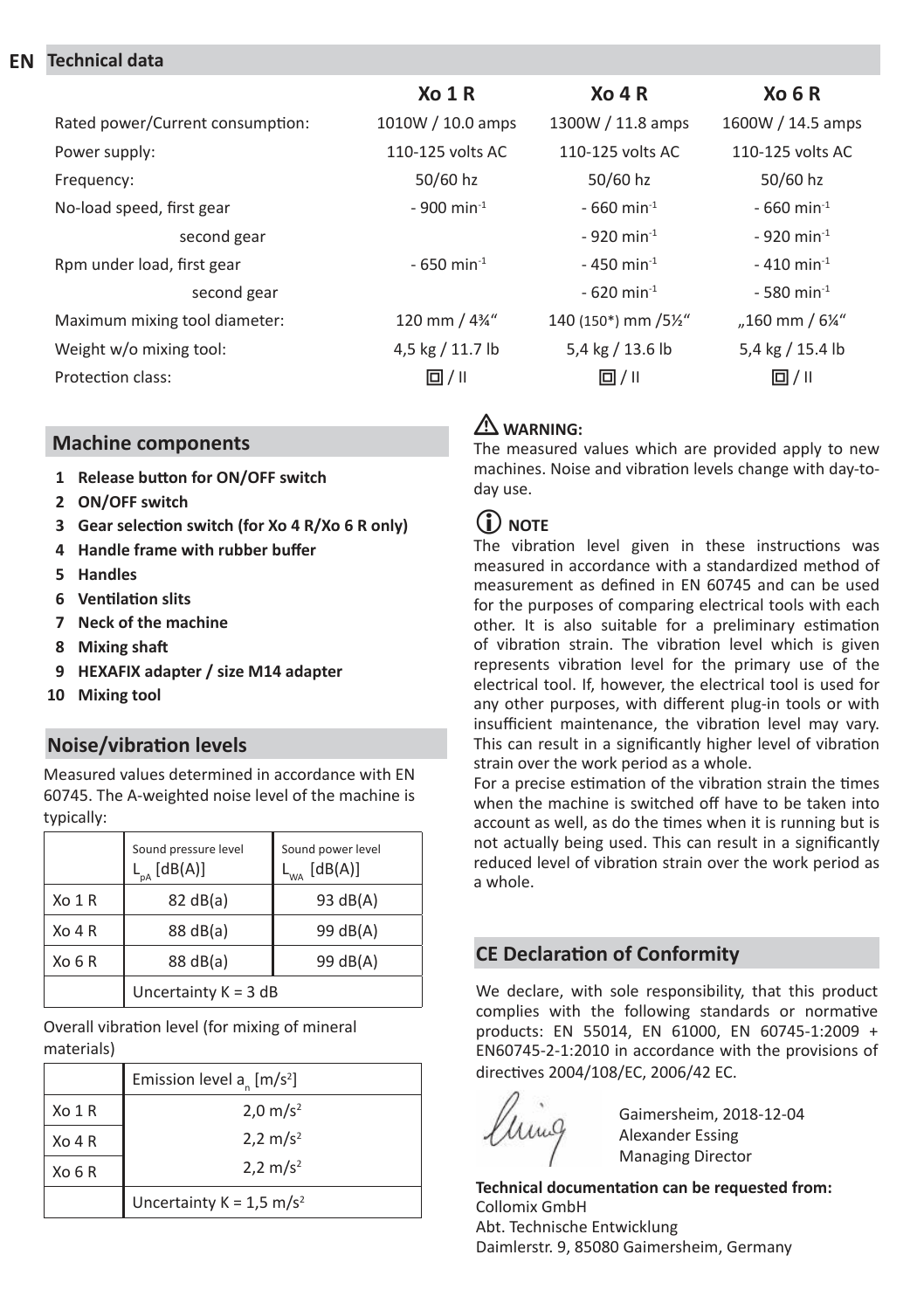L **WARNING: Read all notes and instructions on safety. Failure to observe any of the** notes and instructions on safety may result in an electric shock, fire and/ or serious injury.

**Make sure that you keep all notes and instructions on safety for future reference.**

**To be able to use the machine safely it is essential that you read the operating instructions and the safety instructions thoroughly and comply with all of them. The machine is to be used only by persons who have read the operating instructions and who are acquainted with the occupational safety and accident prevention regulations in force in your country.**

In addition, you must also comply with the general **safety instructions also included with the machine.**

- **►Take care to ensure that the mains power supply corresponds to the specifications on the rating plate.**
- **►Do not use the device in any environments with potentially explosive atmospheres.** Do not mix any readily flammable solvents or solvent-containing substances with a flash point of below 21° C / 69° F.
- **►**T**ake care to ensure that no liquid splashes against the motor housing and keep it away from the rain** – risk of electric shock!
- **►Never clean the machine with water risk of electric shock!**
- **►Do not wind cables or leads around any parts of your body.**
- **►Do not use the machine with a damaged cable. Do not touch the cable and pull out the power plug immediately.** There is an increased risk of electric shock from damaged cables. If the mains power cable has to be replaced (because of damage or similar), ensure that it is replaced by the manufacturer or an authorized representative of the manufacturer (electrician) in order to avoid any risk to safety.
- **►Always hold the machine firmly with both hands when carrying out your work and make sure you have a secure footing.**
- **►Hold the machine by the insulated grip surfaces, when performing an operation where the plug-in tool may contact hidden wiring or it's own cord.** Plugin tools contacting a "live" wire may make exposed metal parts of the power tool "live" and could give the operator an electric shock.
- **►Before starting up, check that the mixing rod is securely attached and rotates without a hitch.**
- **►Start up and run down the machine in the mixing container only**. Ensure that the mixing container is

stood in a firm and secure position.

- **► Only operate the machine and the mixing tool in perfect condition.** Do not use damaged, bent or worn paddles.
- **►Do not reach into the mixing container with your hands or insert any other objects into it while mixing is in progress.** Risk of crushing!
- **►Wait until the machine or tool comes to a complete standstill.** Rotating tools can snag and cause injuries or damage.
- **►If the sound pressure level should exceed 85 dB (A) where you are working, use ear protection!**
- **►We recommend that you wear work gloves and protective goggles when using the mixer.** Regulations require that you wear close-fitting clothing.
- **►To protect yourself from harmful dust while mixing, wear a dust mask. Some mineral materials are deemed to be carcinogenic.** Use a dust extractor wherever possible. To select suitable dust extraction systems or dust masks please refer to the information of the material manufacturer's.
- **►Always connect machines via an earth-leakage circuit-breaker.**

#### **CALIFORNIA - PROPOSITION 65 WARNING**

Grinding/cutting/drilling and other construction activities contains chemicals know the State of California to cause cancer, birth defects and other reproductive harm. Some examples of these chemicals are:

- **Lead from lead-based paints.**
- **Crystalline silicia from bricks.**
- **Cement and other masonry products.**
- **Arsenic and chromium from chemically treated lumber.**

Your risk from these exposures varies, depending on how often you do this type of work. To reduce your exposure to these chemicals: ALWAYS work in a well ventilated area, and work with approved safety equipment, such as dust masks that are specially designed to filter out microscopic particles, or use an appropriate dust extraction system with micro part filter linked to the machine, to filter out microscopic particles.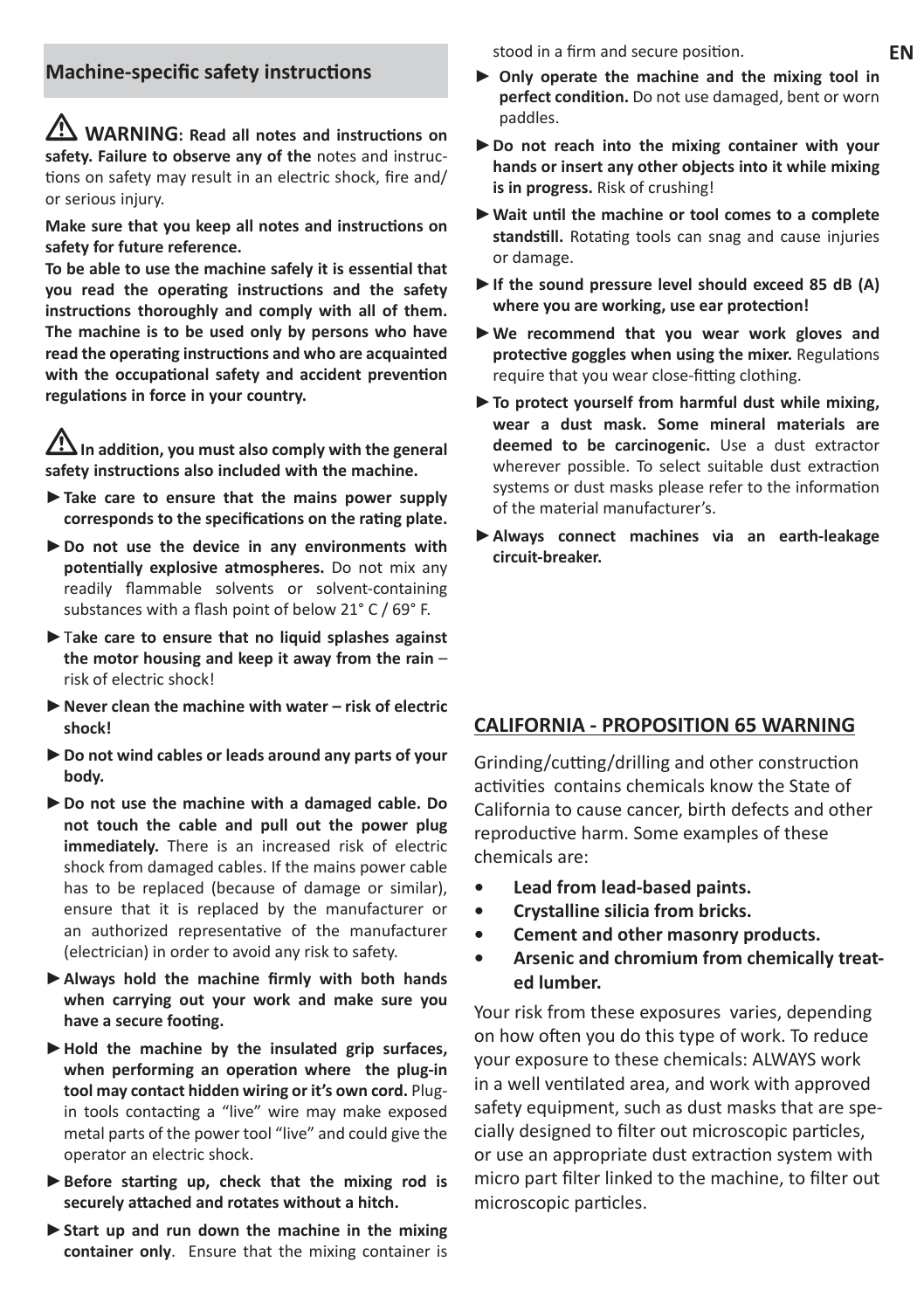

Read and observe the operating instructions for the machine before you start it up!

Always wear protective goggles and ear protection while working.

It is advisable to wear a dust mask whenever working with materials which generate large amounts of dust.



Always wear protective gloves while working.

#### **Proper use**

The machine is designed for mixing liquid and powderbased building products such as paints, mortar, adhesives, plaster and similar substances. Use the right mixing tool for the consistency of the material and the quantity to be mixed.

Please refer to the information in the technical data when choosing the size of mixing tool (diameter/ mixing action). If the wrong mixing action or mixing tool diameter is selected, this may cause the machine/gear unit to become overloaded and lead to damage as a result. Please remember that a mixing tool with a mixing action from the top down puts a greater strain on the electrical tool than one with the reverse mixing action.

Given the high torque levels generated by the machine, it must not be used as a power drill.

The machine must not be used for the preparation of foodstuffs.

The machine is not suitable for mixing materials containing graphite dust, brine or slurry. Mixing of these materials or substances may damage the machine beyond repair.

#### **Assembly**

**►** Always pull the power plug out of the socket outlet before carrying out any work on the machine.

#### **Fitting the mixing tool mount:**

Take the HEXAFIX coupling or size M14 adapter supplied with the packaging and screw it to the male thread of the mixing shaft.

#### **Fitting the mixing tool / tool change-over:**

#### **HEXAFIX (Fig. A)**

Insert the mixing tool with the HEXAFIX mount in

the coupling until it locks. To release or change the mixing tools, simply pull back the handle-collar on the coupling and this releases the mixing tool. **(Fig. C)**

#### **M14 (Fig. B)**

Screw the mixing tool with a size M14 male thread into the M14 adapter on the mixing shaft. The mixing tool tightens itself during operation.

To release the mixing tool you will need one SW 22 and one SW 24 open-ended wrench. Place the one openended wrench on the adapter and the other on the hexagonal holding fixture and turn them both in opposite directions to one another until the mixing tool is released.

#### **Operation**

**► Check that the power supply shown on the rating plate is the same as the mains power supply.**

**Always hold the machine with both hands.** 

**Press the starting lockout button (1).**



**Press the ON/OFF switch (2).**

The more pressure you apply to the ON/OFF switch,

the faster the machine will run. **The ON/OFF switch cannot be locked!**

Always work with the ON/OFF switch fully pressed.

**To stop working, release the ON/OFF switch.**



**Machines with 2-speed gear units (Xo4R/Xo6)** have two maximum speeds available (First gear: Slow / Second gear: Fast).

**To change from one gear to the other**, turn the gear selection lever through 180°.

Only ever actuate it when the machine is at a standstill.

## L **WARNING**

#### **Tips for safe working:**

Always reduce the speed when submerging the mixing tool in the mixing material or lifting it out. Once the mixing tool is fully submerged, increase the speed again to ensure that the motor is adequately cooled.

During mixing you should guide the machine around the mixing container. Continue mixing until all of the mixing material is completely mixed. Please follow the processing instructions of the manufacturer of the material.

You work better and safer when the mixing tool used is clean, free of material residues and in perfect condition.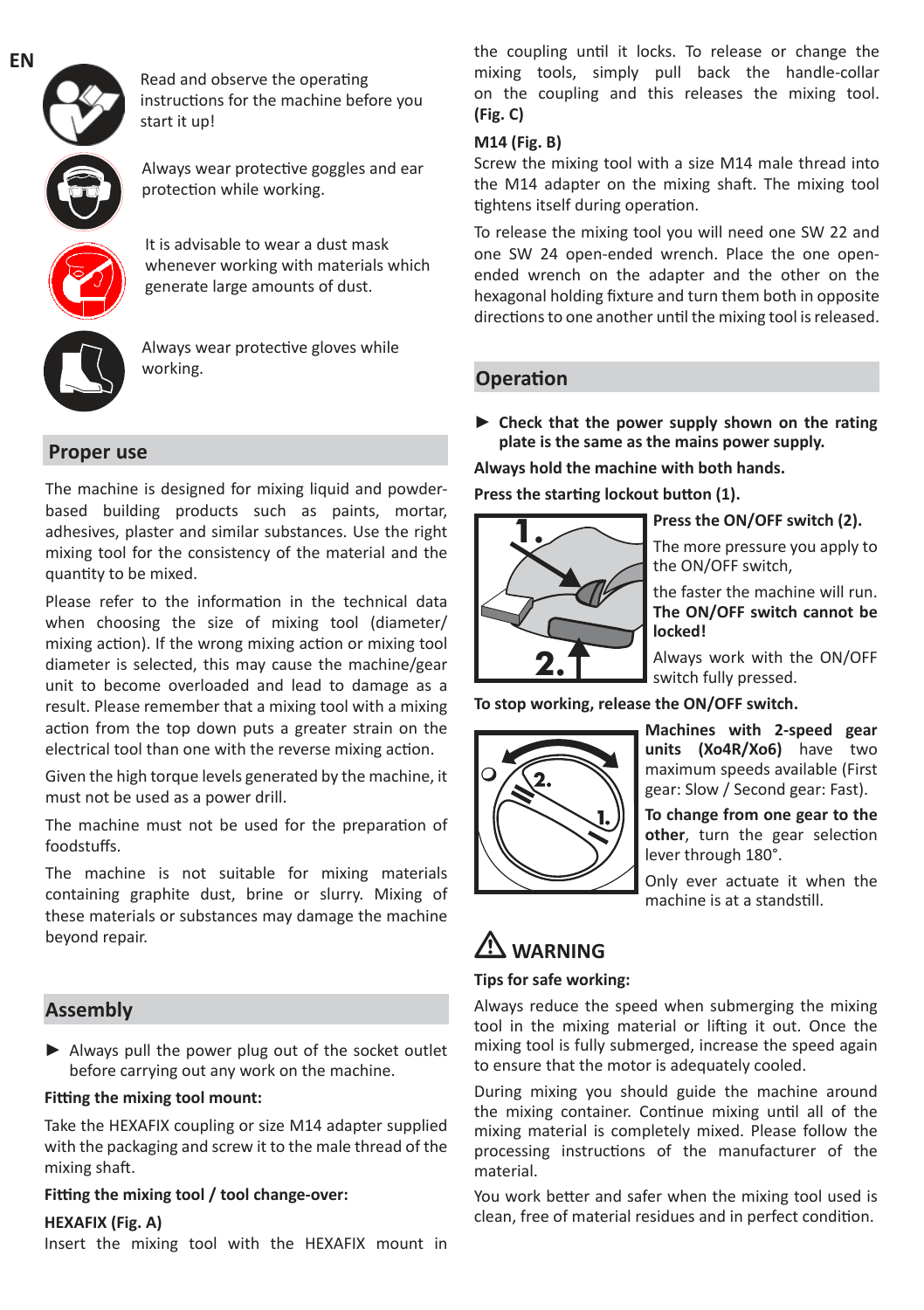The greater the viscosity of the material, the greater the impact of the torque forces on the machine, so you should be prepared for this when you carry out your work.

If the mixing tool comes into contact with a surface (e.g. the bottom of the tub) while running, it may kick back.

#### **Set the machine down resting on the guard handle after you have finished your mixing work.**

For transportation purposes the HEXFIX mixing tool can be inserted through the hexagon punch-hole provided in the handle frame.

### **Care and maintenance**

## L **WARNING**

**► Before you carry out any operations on the machine, and especially when changing the mixing tool, always pull out the power plug out first!**

Clean the machine and the mixing tool immediately after use. We recommend that you use the Collomix MIXER CLEAN cleaning bucket for cleaning.

Keep the HEXAFIX coupling clean and freely moving at all



Take the mixing tool out of the coupling after you have finished your work.

Grease the hexagon mount of the **coupling at regular intervals with suitable grease.**

**Keep the ventilation slits clean** 

**and clear at all times so that the machine can be properly cooled.** Blocked ventilation slits will lead to irreparable damage to the machine.

#### **Make sure that the ON/OFF switch moves and releases smoothly** at all times.

The machine is equipped with self-deactivating carbon brushes. This means that the machine will shut itself down once a certain level of wear is reached. The carbon brushes can be replaced by the authorized customer service center or by the Collomix Service center.

Have repairs carried out only by an approved workshop or by your Collomix Service.

Only use original Collomix accessories and replacement parts.

For exploded drawings, lists of replacement parts and the form for repair orders, please refer to: http://www.collomix.com

#### **Disposal**

The device, accessories and packaging should all be consigned for environment-friendly recycling.

Electrical tools which have come to the end of their service lives must be made unusable by removing the mains power cable.

Do not dispose of electrical tools with household waste.

#### **Content**

1x Mixing machine

1x Mixing paddle

1x Hexafix adapter

- 1x Manual
- 1x General safety notes

#### **Warranty**

The manufacturer provides a warranty within the framework of his terms and conditions of delivery in accordance with the requirements of statutory/countryspecific provisions. Should you need to make a claim under the warranty, please provide us with your invoice or delivery note.

On no account will any warranty claims be accepted if any repairs are carried out by third parties. In the event of any irregularities, please send the machine to us. **Complaints can only be accepted if the device is sent to the Collomix Service center undismantled.**

The warranty does not apply to damages caused by normal wear, overloading, improper handling, unsuitable accessories or inadequate maintenance.

Any structural or functional modifications to the machine which are made without our agreement shall render the warranty and the Declaration of Conformity null and void.

**Subject to change.**

**Serviceadress USA and Canada: Collomix North America Inc. 648 Crescent Court Milwaukee, WI 53213 Phone: 414 471 3883 Fax: 414 918 8032 E-Mail: al.karraker@collomix.com www.collomix.us**

**Manufacturer: Collomix GmbH Daimlerstrasse 9 85080 Gaimersheim Germany**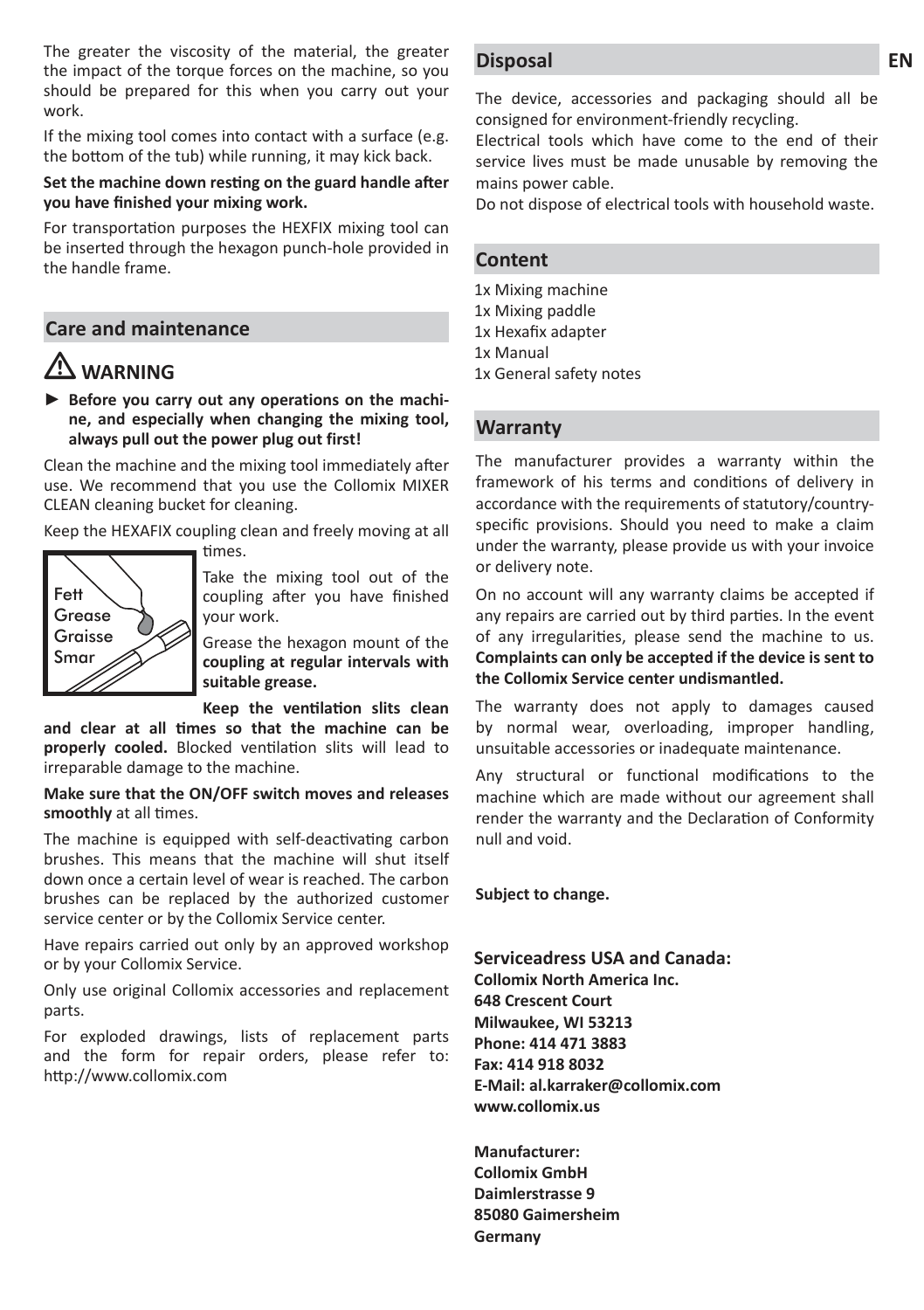#### **FR Caractéristiques techniques**

|                                         | X <sub>0</sub> 1 R | $X0$ 4 R           | X <sub>0</sub> 6 R         |
|-----------------------------------------|--------------------|--------------------|----------------------------|
| Puissance nominale/courant absorbé :    | 1010W / 10.0 amps  | 1300W / 11.8 amps  | 1600W / 14.5 amps          |
| Tension:                                | 110-125 volts AC   | 110-125 volts AC   | 110-125 volts AC           |
| Fréquence :                             | 50/60 hz           | 50/60 hz           | 50/60 hz                   |
| Vitesse de rotation à vide 1ère vitesse | -900 $tr/min$      | - 660 tr/min       | - 660 tr/min               |
| 2ème vitesse                            |                    | - 920 tr/min       | - 920 tr/min               |
| Vitesse sous charge, 1ère vitesse       | - 650 tr/min       | - 450 tr/min       | $-410$ tr/min              |
| 2ème vitesse                            |                    | - 620 tr/min       | - 580 tr/min               |
| Diamètre de mélangeur maximum :         | 120 mm / 43/4"     | 140 (150*) mm /5½" | "160 mm / $6\frac{1}{4}$ " |
| Poids sans mélangeur :                  | 4,5 kg / 11.7 lb   | 5,4 kg / 13.6 lb   | 5,4 kg / 15.4 lb           |
| Catégorie de protection :               | $\Box / \parallel$ | $\Box / \parallel$ | $\Box / \parallel$         |

#### **Eléments de la machine**

- **1 Dispositif de déverrouillage pour interrupteur Marche/Arrêt**
- **2 Interrupteur Marche/Arrêt**
- **3 Changement de vitesse (uniquement Xo4R/Xo6R)**
- **4 Cadre de poignée avec tampons en caoutchouc**
- **5 Poignées**
- **6 Fente d'aération**
- **7 Embouchure de la machine**
- **8 Arbre agitateur**
- **9 Adaptateur HEXAFIX / adaptateur M-14**
- **10 Turbine**

### **Valeurs de bruit/vibrations:**

Valeurs mesurées déterminées conformément à EN 60745. Le niveau de bruit pondéré A de l'appareil s'élève de façon typique :

|           | Pression acoustique<br>$L_{pA}$ [dB(A)] | Puissance acoustique<br>[dB(A)]<br>L <sub>wa</sub> |
|-----------|-----------------------------------------|----------------------------------------------------|
| Xo 1 R    | 82 dB(a)                                | 93 dB(A)                                           |
| Xo 4 R    | 88 dB(a)                                | 99 dB(A)                                           |
| $X_O$ 6 R | 88 dB(a)                                | 99 dB(A)                                           |
|           | Insécurité $K = 3 dB$                   |                                                    |

Valeur totale de vibrations (lors du brassage de matières minérales)

|        | Niveau sonore $a_{n}$ [m/s <sup>2</sup> ] |  |
|--------|-------------------------------------------|--|
| Xo 1 R | $2.0 \text{ m/s}^2$                       |  |
| Xo 4 R | 2,2 m/s <sup>2</sup>                      |  |
| Xo 6 R | 2,2 m/s <sup>2</sup>                      |  |
|        | Insécurité K = $1.5 \text{ m/s}^2$        |  |

## L **AVERTISSEMENT:**

Les valeurs de mesure indiquée sont celles des appareils neufs. Dans l'emploi quotidien, les valeurs de bruit et de vibrations se modifient.

## **Remarque**

Le niveau de vibrations indiqué dans ces instructions est mesuré conformément à la méthode de mesure normée EN 60745 et peut être utilisé pour la comparaison d'outils électriques entre eux. Il convient également à une estimation provisoire de la charge de vibrations. Le niveau de vibrations indiqué représente les applications principales de l'outil électrique. Si toutefois l'appareil électrique est utilisé pour d'autres applications, avec d'autres outils employés ou qu'il n'est pas suffisamment entretenu, le niveau de vibrations peut différer. Cela peut nettement augmenter la charge en vibrations pendant toute la durée du travail.

Pour pouvoir évaluer avec précision la charge en vibrations, il est préférable de prendre également en compte les temps pendant lesquels l'appareil sera hors circuit ou pendant lesquels il marchera sans être employé. Cela peut nettement réduire la charge en vibrations pendant toute la durée du travail.

#### **Déclaration de conformité CE**

Nous déclarons sous notre propre responsabilité que ce produit est conforme aux normes et aux produits normatifs suivants:EN 55014, EN 61000, EN 60745- 1:2009 + EN60745-2-1:2010 conformément aux règlements des directives 2004/108/CE, 2006/42 CE.

Gaimersheim, le 2018-12-04 Alexander Essing Direction

**Demander la documentation technique auprès de :** Collomix GmbH

Abt. Technische Entwicklung (Dpt Progrès technique) Daimlerstr. 9, 85080 Gaimersheim, Allemagne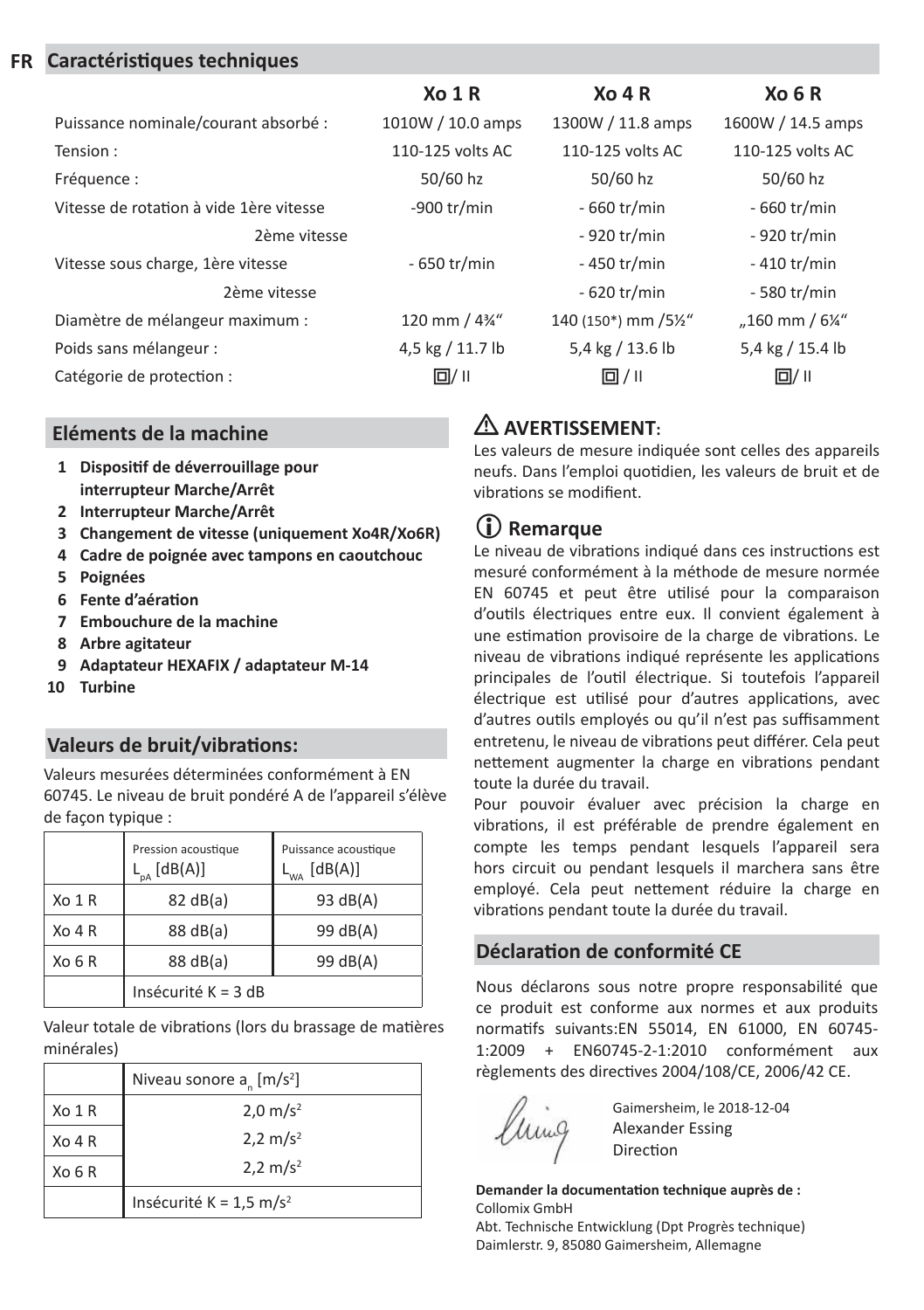## **Spécifique à l'appareil Consignes de sécurité**

L **AVERTISSEMENT: Veuillez lire toutes les consignes de sécurité et instructions. Tout non-respect des** consignes de sécurité et instructions peut provoquer une décharge électrique, un incendie et/ou des blessures graves.

**Conservez toutes les consignes de sécurité et toutes les instructions pour l'avenir.**

**Il est uniquement possible de travailler sans danger avec l'appareil si l'on a auparavant lu complètement le mode d'emploi et les consignes de sécurité et si l'on respecte strictement leurs instructions. Seules les personnes familiarisées avec ce mode** 

**d'emploi et les consignes en vigueur relatives à la sécurité du travail et à la prévention des accidents sont autorisées à utiliser cette machine.**

L **Il faut respecter également les « Consignes de sécurité générales » ci-jointes.**

- **► La tension du réseau doit coïncider avec les indications de la plaque signalétique.**
- **► L'appareil ne doit pas être exploité dans un environnement à atmosphère explosible.** Ne jamais mélanger des solvants légèrement inflammables ou des matériaux comprenant des solvants dont le point d'inflammation est inférieur à 21°C/69°F.
- **►** V**eillez à ce qu'aucun liquide n'éclabousse le carter du moteur et ne pas l'exposer à la pluie - risque d'électrocution !**
- **► Ne nettoyez jamais l'appareil à l'eau risque d'électrocution !**
- **► N'enlacez jamais un câble autour du corps ou de parties du corps.**
- **► N'utilisez pas l'appareil si le câble est abîmé. Ne touchez pas à l'appareil et retirez immédiatement la fiche secteur. Les câbles endommagés augmentent le risque de décharge électrique.** S'il est nécessaire de remplacer (endommagement ou autre) la ligne de raccordement réseau, il faut alors le faire faire par le producteur ou par un représentant autorisé (spécialiste électricien(ne) afin d'éviter tout risque du point de vue de la sécurité.
- **► Maintenez l'appareil pendant de travail toujours des deux mains et gardez toujours une bonne posture.**
- **► Maintenez l'appareil au niveau des poignées isolées lorsque vous réalisez des travaux pour lesquels l'outil employé est susceptible de toucher des câbles électriques cachés ou le propre câble de l'appareil.**  Le contact avec une conduite conductrice de tension peut également mettre sous tension des pièces en métal de l'appareil et entraîner une décharge électrique.
- **► Avant la mise en service, contrôlez le bon logement de la tige du mélangeur tout comme sa bonne**

**marche concentrique.**

- **► Il faut laisser démarrer et s'arrêter l'appareil dans le récipient de mélange.** Assurer un positionnement bien équilibré et sûr du récipient de mélange.
- **►** Utilisez la machine et l'agitateur uniquement en parfait état. Ne pas utiliser d'agitateurs endommagés, pliés ou usés.
- **► Ne pas mettre les mains ou des objets dans le récipient de mélange alors que les mélanges sont en cours.** Risque de pincements !
- **► Patientez jusqu'à ce que l'appareil ou encore l'outil s'arrête.** Les outils en rotation peuvent s'accrocher et entraîner des blessures ou des dommages.
- **► Si le niveau de pression acoustique au poste de travail 85 dB (A) est dépassé, portez une protection acoustique !**
- **► Il est conseillé de porter des gants et des lunettes de protection pendant le travail avec le mélangeur.** Le port de vêtements collants est obligatoire.
- **► Pour la protection contre les poussières dangereuses, portez un masque pendant le mélange.**  Certains matériaux minéraux sont considérés comme cancérogènes. Utilisez une aspiration de poussière dans la mesure du possible.
- **► Raccordez toujours les appareils via un disjoncteur à courant de défaut (DDR) avec un courant de déclenchement de 30 mA ou moins.**



Avant la mise en service de la machine, lisez le mode d'emploi et respectez-le !



Pendant le travail, portez des lunettes de protection et une protection de l'ouïe.



Il est conseillé de porter un masque anti-poussière pour les travaux dégageant beaucoup de poussière.



Portez des gants de protection pendant le travail.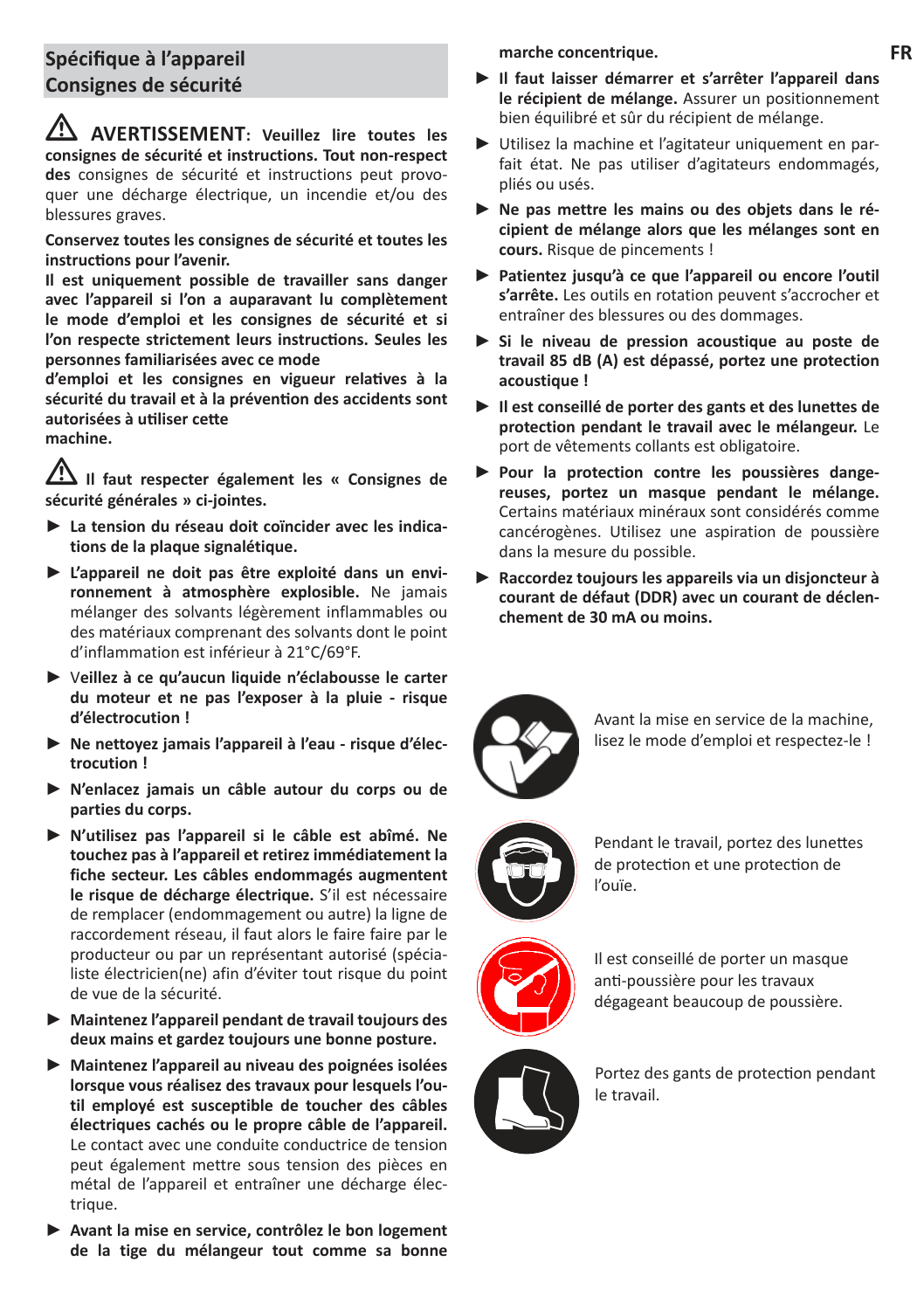#### **FR Utilisation conforme au règlement**

La machine sert à mélanger des matériaux de construction liquides et poudreux tels les couleurs, mortiers, colles et autres substances du même genre. En fonction de la consistance du matériau et de la quantité à mélanger, il faut employer le mélangeur approprié à effet correspondant.

Lors de la sélection du type de mélangeur (diamètre/effet de mélange), respectez les caractéristiques techniques. Le choix d'un effet de mélange ou diamètre de turbine inadéquats peut entraîner une surcharge de la machine ou de la transmission et donc des dommages. Attention : un mélangeur dont l'effet de mélange agit de haut en bas sollicite plus fortement l'outil électrique que dans le sens inverse.

En raison du couple de rotation élevé de la machine, il est interdit de l'employer comme perceuse.

L'utilisation de la machine pour le traitement d'aliments n'est pas admissible.

La machine ne convient pas au mélange de matériaux comprenant de la poussière de graphite, des saumures ou du purin. Le mélange de ces matériaux peut détruire la machine.

#### **Montage**

**► Avant tout travail sur l'appareil, retirez la fiche secteur de la prise de courant.**

#### **Montage du logement du mélangeur :**

Vissez le coupleur HEXAFIX ou l'adaptateur M14 qui se trouve dans l'emballage sur le filet extérieur de l'arbre agitateur.

#### **Montage du turbine / changement de moules :**

#### **HEXAFIX (Fig. A)**

Enfichez le mélangeur dans le logement HEXAFIX, dans le coupleur jusqu'à ce qu'il verrouille. Pour détacher ou remplacer le turbine, retirer la manchette du coupleur, le turbine est libéré. (Fig C)

#### **M 14 (Fig. B)**

Vissez le mélangeur au filet extérieur M14 dans l'adaptateur M14 sur l'arbre agitateur. Le turbine se fixe pendant le fonctionnement.

Pour desserrer le turbine, aidez-vous d'une clé à fourche SN 22 et SN 24. Placez une clé à fourche sur l'adaptateur, le second sur le logement à six pans du mélangeur et les tirez l'une contre l'autre jusqu'à ce que le turbine se détache.

#### **Service**

**► Contrôlez si la tension indiquée sur la plaque signalétique coïncide avec la tension du réseau.**

**Tenez toujours la machine des deux mains.** 



**Appuyez sur le bouton de verrouillage de démarrage (1). Appuyez sur l'interrupteur Marche/Arrêt (2).**

Plus on appuie sur l'interrupteur Marche/Arrêt est appuyé, plus la machine va vite. **L'interrupteur Marche/Arrêt ne peut pas être bloqué !**

Travaillez toujours avec l'interrupteur Marche/arrêt complètement enfoncé.

#### **Pour clore le travail, relâchez l'interrupteur Marche/ Arrêt.**



**Pour les machines à 2 vitesses (Xo4R/Xo6R),** deux vitesses maximales (1ère vitesse lente/2ème vitesse rapide) sont disponibles.

**Pour passer d'une vitesse** à l'autre, tournez le manche de vitesse de 180°.

**Actionner uniquement à l'arrêt.**

#### **Conseils pour un travail en toute sécurité:**

En plongeant dans le mélange et/ou en retirant le mélangeur de celui-ci, vous réduisez la vitesse de rotation. Après avoir intégralement plongé le mélangeur dans le mélange, augmentez la vitesse jusqu'au maximum ce qui garantit un refroidissement suffisant du moteur.

Pendant le mélange, guidez la machine dans le récipient de mélange. Continuez à mélanger jusqu'à ce que le résultat soit complètement homogène. Respectez les instructions de traitement du producteur du matériau.

Ils fonctionnent mieux et sont plus sûrs lorsque l'agitateur utilisé est propre, exempt de résidus de matière et en parfait état.

Plus le mélange est visqueux, plus les couples de rotation qui agit sur la machine sont élevés. Soyez prêts à y faire face pendant le travail.

Si le turbine connu une surface pendant qu'il marche (pas exemple le fond du paquet), il est possible qu'il soit repoussé d'un coup en arrière.

#### **Une fois le mélange terminé, remettez la machine sur l'étrier de protection.**

On peut enficher le turbine dans les perçages hexagonaux prévus dans le cadre de la poignée pour le transporter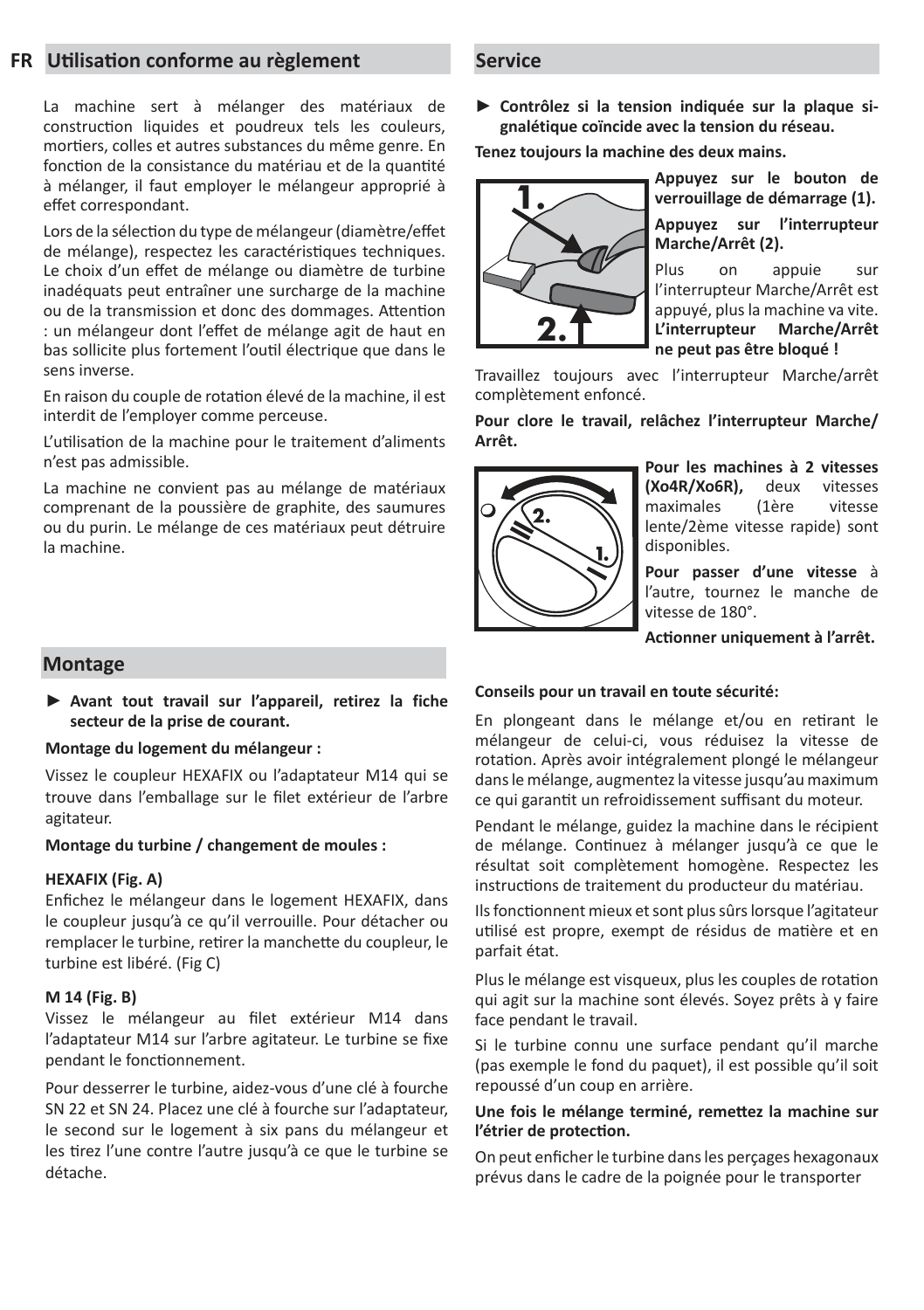#### **Entretien et maintenance Garantie**

#### **► Avant tous travaux sur l'appareil, en particulier lors du remplacement du mélangeur, débranchez la prise secteur !**

Nettoyez immédiatement la machine et le mélangeur après l'utilisation. Pour le nettoyage du mélangeur, nous recommandons le seau de nettoyage MIXER-CLEAN de Collomix.



Maintenez le coupleur HEXAFIX propre et en bon état.

Une fois le travail achevé, sortir le mélangeur du coupleur.

Graissez régulièrement le logement hexagonal du **coupleur**  avec une graisse lubrifiante **adéquate.** 

Gardez la fente d'aération propre et ouverte, afin de garantir un refroidissement suffisant. Une fente d'aération bouchée détruirait la machine.

**Veillez à une bonne marche** de l'interrupteur Marche/ Arrêt et de son dispositif de déverrouillage.

La machine est dotée de charbons qui se mettent automatiquement hors circuit. Une fois la longueur minimale atteinte, la machine se met hors circuit. Faites remplacer les charbons par un service après vente autorisé ou par le service à l'usine de Collomix.

Faites réaliser les réparations uniquement par un atelier reconnu ou par le service de Collomix.

Utilisez uniquement des accessoires et pièces de rechange d'origine de Collomix.

Vous trouverez des vues éclatées, des listes de pièces de rechange et le formulaire de demande de réparation ici: http://www.collomix.com

Dans le cadre des conditions de livraison, le producteur octroie une garantie conformément aux règlements légaux spécifiques au pays. En cas de demande d'application de la garantie, accompagnez-la de la facture ou du bon de livraison.

Les réparations réalisées par des tierces personnes nous dégagent de toute obligation de garantie. En cas d'irrégularités, nous vous prions de nous envoyer la machine. Les réclamations peuvent uniquement être **acceptées lorsque l'appareil est envoyé au service Collomix sans être démonté.**

Les dommages en raison d'une usure normale, de surcharge ou d'accessoires non conformes aux règles de l'art, tout comme en raison d'une maintenance insuffisante restent exclus de la garantie.

Toute modification de la fonction ou de la construction de la machine n'ayant pas été auparavant convenue avec nous entraîne la suppression de la garantie et celle de la déclaration de conformité.

Sous réserve de modifications

#### **Contenu de la livraison**

1x Mélangeur à main 1x Agitateur

- 1x Coupleur Hexafix
- 1x Mode d' emploi
- 1x Consignes de sécurité

#### **Mise au rebut**

L'appareil, les accessoires et l'emballage doivent être éliminés en les apportant dans un réseau de recyclage écologique.

Retirez le câble des outils électriques ayant faits leur temps pour les rendre inutilisables.



#### **Uniquement pour les pays de l'Union Européenne:**

N'éliminez pas les outils électriques dans les ordures ménagères.

Conformément à la directive EU 2002/96/CE relative aux appareils électriques et électroniques anciens et à son application dans le droit national, les appareils électriques ne pouvant plus être utilisés doivent être récoltés séparément et recyclés dans le respect de l'environnement.

**Adress de service Etat-Unis et Canada: Collomix North America Inc. 648 Crescent Court Milwaukee, WI 53213 Phone: 414 471 3883 Fax: 414 918 8032 E-Mail: al.karraker@collomix.com www.collomix.us**

**Producteur : Collomix GmbH Daimlerstraße 9 D-85080 Gaimersheim Allemagne**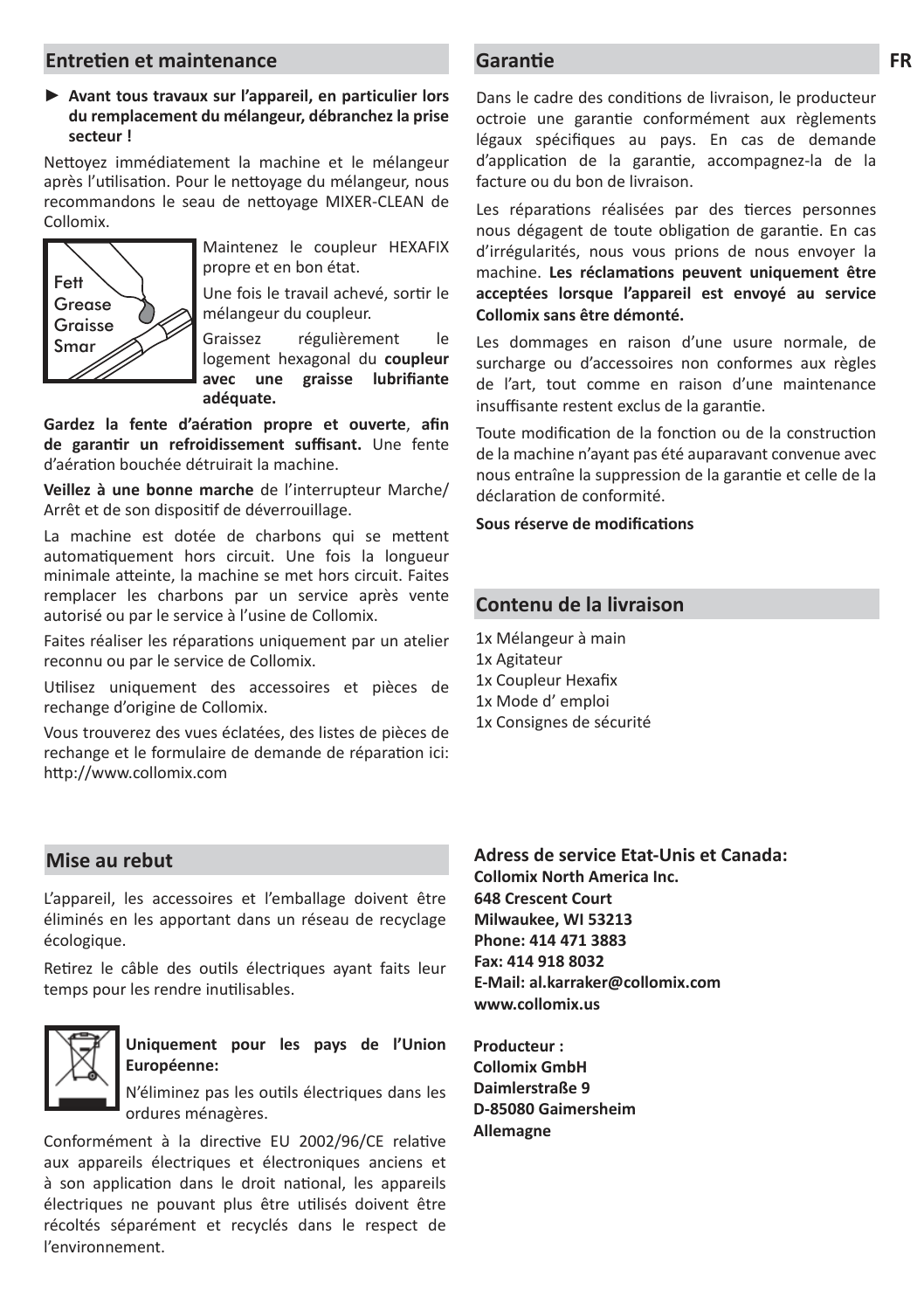#### **ES Datos técnicos**

|                                         | X <sub>0</sub> 1 R | $X0$ 4 R           | X <sub>0</sub> 6 R         |
|-----------------------------------------|--------------------|--------------------|----------------------------|
| Potencia nominal/consumo eléctrico:     | 1010W / 10.0 amps  | 1300W / 11.8 amps  | 1600W / 14.5 amps          |
| Tensión:                                | 110-125 voltios AC | 110-125 voltios AC | 110-125 voltios AC         |
| Frecuencia:                             | 50/60 hz           | 50/60 hz           | 50/60 hz                   |
| Velocidad de marcha en vacío 1.ª marcha | -900 r.p.m.        | $-660$ r.p.m.      | $-660$ r.p.m.              |
| $2.\n 3$ marcha                         |                    | $-920$ r.p.m.      | - 920 r.p.m.               |
| Velocidad bajo carga, 1.ª marcha        | $-650$ r.p.m.      | $-450$ r.p.m.      | $-410$ r.p.m.              |
| $2.\n 3$ marcha                         |                    | $-620$ r.p.m.      | $-580$ r.p.m.              |
| Diámetro máx, del mecanismo mezclador:  | 120 mm / 4%"       | 140 (150*) mm /5½" | "160 mm / $6\frac{1}{4}$ " |
| Peso sin mecanismo mezclador:           | 4,5 kg / 11.7 lb   | 5,4 kg / 13.6 lb   | 5,4 kg / 15.4 lb           |
| Clase de protección:                    | $\Box / \parallel$ | $\Box / \parallel$ | $\Box / \parallel$         |

#### **Componentes de la máquina**

- **1 Desbloqueo para interruptor ON/OFF**
- **2 Interruptor ON/OFF**
- **3 Selector de marchas (sólo Xo 4 R/Xo 6 R)**
- **4 Bastidor de fijación con tope de goma**
- **5 Empuñaduras**
- **6 Ranuras de ventilación**
- **7 Cuello de la máquina**
- **8 Eje mezclador**
- **9 Adaptador HEXAFIX / Adaptador M-14**
- **10 Mecanismo mezclador**

#### **Valores de ruido/de vibración**

Valores de medición determinados conforme a EN 60745. El nivel de ruido ponderado A de la máquina suele ser de:

|           | Presión acústica<br>$\frac{1}{2}$ [dB(A)] | Potencia acústica<br>[dB(A)]<br>$L_{WA}$ |
|-----------|-------------------------------------------|------------------------------------------|
| Xo 1 R    | 82 dB(a)                                  | 93 dB(A)                                 |
| Xo 4 R    | 88 dB(a)                                  | 99 dB(A)                                 |
| $X_O$ 6 R | 88 dB(a)                                  | 99 dB(A)                                 |
|           | Incertidumbre $K = 3$ dB                  |                                          |

Valor total de vibración (al mezclar sustancias minerales)

|                    | Tasa de emisión en a [m/s <sup>2</sup> ] |  |
|--------------------|------------------------------------------|--|
| Xo 1 R             | $2.0 \text{ m/s}^2$                      |  |
| $XO$ 4 R           | $2,2 \text{ m/s}^2$                      |  |
| X <sub>0</sub> 6 R | $2,2 \text{ m/s}^2$                      |  |
|                    | Incertidumbre $K = 1.5$ m/s <sup>2</sup> |  |

L **ADVERTENCIA** Los valores de medición indicados son aplicables a máquinas nuevas. En el uso diario los valores de ruido y de vibración varían.

 **AVISO:** El nivel de vibraciones indicado en estas instrucciones ha sido medido conforme a un procedimiento de medición normalizado según EN 60745 y puede ser utilizado para establecer una comparación entre herramientas eléctricas. También es apropiado para una evaluación provisional de la carga de vibración. El nivel de vibraciones indicado representa las principales aplicaciones de la herramienta eléctrica. No obstante, si la herramienta eléctrica se emplea para otras aplicaciones, con herramientas intercambiables diferentes o mantenimiento insuficiente, el nivel de vibraciones podrá variar. Esto puede suponer un incremento considerable de la carga de vibración a lo largo de todo el tiempo de trabajo.

Para una estimación exacta de la carga de vibración también se deberán tener en cuenta los tiempos en los que la máquina se halle desconectada o bien en funcionamiento, pero no esté siendo realmente utilizada. Esto puede suponer una reducción considerable de la carga de vibración a lo largo de todo el tiempo de trabajo.

#### **Declaración de conformidad CE**

Declaramos, bajo nuestra propia responsabilidad, que este producto cumple las siguientes normas o se ajusta a los productos normativos: EN 55014, EN 61000, EN 60745-1:2009 + EN60745-2-1:2010 según las disposiciones de las directivas 2004/108/CE, 2006/42 CE.



Gaimersheim, 2018-12-04 Alexander Essing La Dirección

**Para solicitar documentación técnica dirigirse a:** Collomix GmbH

Abt. Technische Entwicklung [Dpto. Desarrollo tecnológico] Daimlerstr. 9, 85080 Gaimersheim, Alemania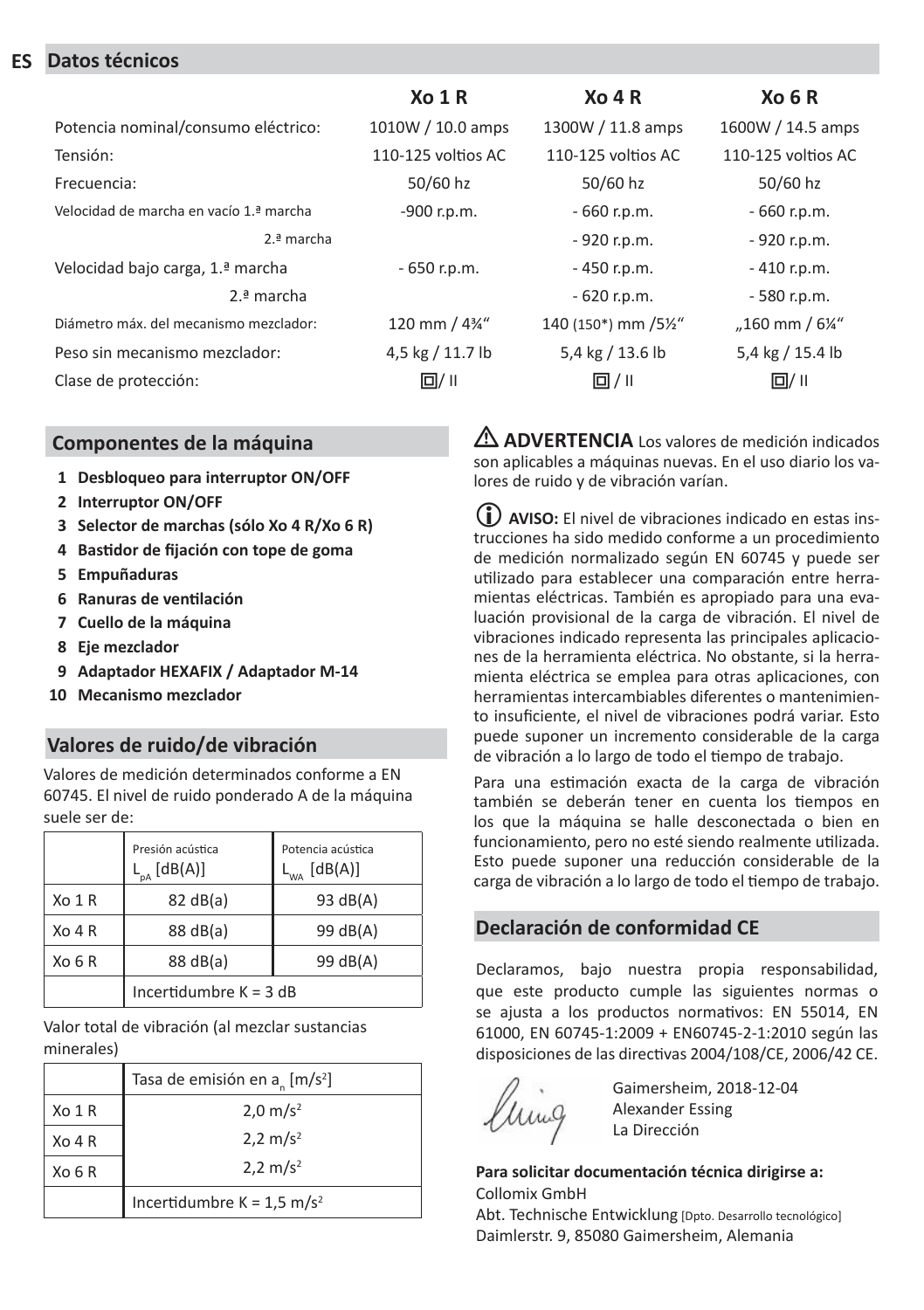## **Instrucciones de seguridad específicas de la máquina**

L **ADVERTENCIA: Rogamos léase todas las indicaciones e instrucciones de seguridad. La inobservancia de las indicaciones e** instrucciones de seguridad pueden provocar sacudidas eléctricas, incendios y/o lesiones graves.

**Conservar de cara al futuro todas las indicaciones e instrucciones de seguridad.**

**Sólo será posible manejar la máquina sin peligro si lee detenidamente las instrucciones de uso y seguridad, y sigue de forma estricta las indicaciones. Sólo podrán hacer uso de la máquina las personas que estén familiarizadas con el manual de instrucciones y con las disposiciones en vigor referentes a la seguridad laboral y a la prevención de accidentes.**

Asimismo, deben respetarse también las instruc**ciones de seguridad generales adjuntas.**

- **► La tensión de red debe coincidir con los datos indicados en la placa de identificación.**
- **► No manejar la máquina en un entorno en el que exista peligro de explosión.** No mezclar disolventes altamente inflamables o sustancias que contengan disolventes con un punto de inflamación por debajo de los 21°C/69°F.
- **► Evitar las salpicaduras de líquido sobre la carcasa del motor y su exposición a la lluvia, ¡peligro de electrocución!**
- **► Bajo ningún concepto limpiar la máquina con agua - ¡peligro de electrocución!**
- **► Mantener los cables alejados del cuerpo.**
- **► No utilizar la máquina si el cable está dañado. No tocar el cable y desenchufar inmediatamente la máquina.** Los cables dañados aumentan el riesgo de sufrir una sacudida eléctrica. En caso de requerirse la sustitución (por daño o similar) del cable de conexión de red, habrá de ser efectuada por el fabricante o por un representante autorizado (electricista profesional) a fin de evitar riesgos para la seguridad.
- **► Al trabajar con la máquina sujetarla siempre con ambas manos firmemente y manteniendo una posición segura.**
- **► Sujetar la máquina por las correspondientes superficies aisladas al realizar trabajos en los que la herramienta intercambiable pueda alcanzar cables de corriente ocultos o el cable de red.** El contacto con un cable bajo tensión también puede activar piezas metálicas de la máquina y provocar una descarga eléctrica.
- **► Antes de la puesta en servicio, comprobar el correcto alojamiento de la barra agitadora, así como su perfecta marcha concéntrica.**
- **► Arrancar/detener la máquina sólo si ésta se halla introducida en el recipiente.** Asegurarse de que el

recipiente esté bien sujeto y no se mueva.

- **► No introducir las manos u objetos en el recipiente cuando se esté trabajando con la máquina.** ¡Peligro de aplastamiento!
- **►** Hacer funcionar la máquina y el agitador sólo en perfecto estado. No utilice agitadores dañados, doblados o desgastados.
- **► Esperar hasta que la máquina o bien la herramienta se haya detenido.** Las herramientas rotatorias pueden quedar enganchadas y provocar lesiones o daños.
- **► ¡En caso de que el nivel de presión acústica supere los 85 dB (A) en la zona de trabajo, será preciso llevar cascos de protección!**
- **► A la hora de trabajar con la mezcladora, se recomienda llevar guantes de trabajo y gafas de protección.** Es imprescindible llevar ropa de trabajo pegada al cuerpo
- **► Llevar puesta mascarilla como protección frente a polvos insalubres desprendidos durante el proceso de mezcla.** Algunas sustancias minerales se consideran carcinógenas. Si es posible, utilizar un sistema de aspiración de polvo.
- **► Conectar siempre el aparato a través de un dispositivo diferencial (DR) con una corriente de reacción de 30 mA o inferior.**



¡Leer y tener en cuenta el manual de instrucciones antes de la puesta en servicio del aparato!



Llevar puestas gafas protectoras y protección para los oídos al trabajar.



Se recomienda el uso de una mascarilla al realizar trabajos que generen gran cantidad de polvo.



Llevar puestos guantes de protección al trabajar.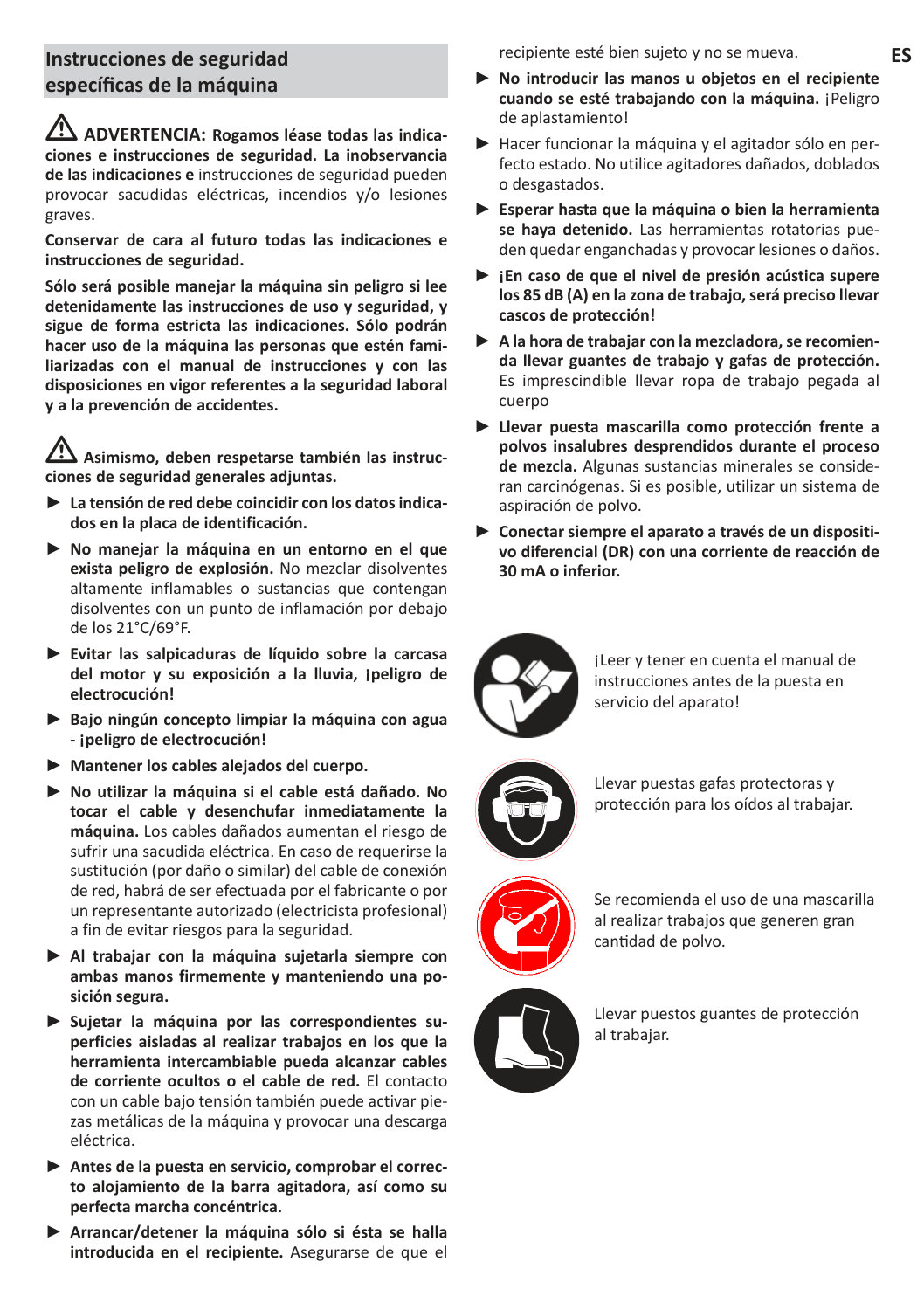#### **ES Uso adecuado**

La máquina sirve para mezclar sustancias líquidas y pulverizadas como pinturas, morteros, pastas adhesivas, revoques y sustancias parecidas. Dependiendo de la consistencia del material y la cantidad a mezclar, se deberá emplear el mecanismo adecuado con el efecto correspondiente.

A la hora de escoger el tipo de mecanismo (diámetro/ efecto de mezcla), tener en cuenta los datos especificados en el apartado de datos técnicos. La elección de un efecto de mezcla o de un diámetro inapropiado del mecanismo mezclador puede provocar la sobrecarga de la máquina/ engranaje y, como consecuencia, daños. Tener en cuenta que un mecanismo mezclador con un efecto de mezcla de arriba hacia abajo somete a la herramienta eléctrica a una mayor solicitación que a la inversa.

Debido a los elevados pares de giro de la máquina no se permite utilizarla como taladradora.

No se permite el uso de la máquina para la preparación de alimentos.

La máquina no está indicada para mezclar materiales que contengan polvo de grafito, álcalis salinos o purín. La mezcla de estas sustancias puede destruir la máquina.

#### **Montaje**

**► Antes de efectuar cualquier trabajo en la máquina, desenchufarla de la toma de corriente.**

#### **Montaje del alojamiento del mecanismo mezclador:**

Atornillar el acoplamiento HEXAFIX, que se adjunta con el embalaje, o bien el adaptador M-14, a la rosca exterior del eje mezclador.

#### **Montaje del mecanismo mezclador / Cambio de herramienta:**

#### **HEXAFIX (Fig. A)**

Introducir el mecanismo mezclador con alojamiento HEXAFIX en el acoplamiento hasta que se bloquee. Para soltar, así como para cambiar el mecanismo mezclador, empujar hacia atrás el manguito en el acoplamiento hasta que se suelte el mecanismo. (Fig. C)

#### **M-14 (Fig. B)**

Atornillar el mecanismo mezclador con rosca exterior M-14 en el adaptador M-14 del eje mezclador. El mecanismo mezclador se reaprieta durante el funcionamiento.

Para soltar el mecanismo mezclador sírvase de una llave de boca del 22 y del 24 respectivamente. Colocar una llave junto al adaptador y la otra, junto al alojamiento hexagonal; aplicar en sentido contrario hasta que el mecanismo mezclador se suelte.

#### **Servicio**

**► Comprobar si la tensión de red coincide con la tensión indicada en la placa de identificación.**

**Sostener la máquina siempre con ambas manos.**



**Presionar el botón que bloquea la conexión (1).**

**Presionar el interruptor ON/ OFF (2).**

La velocidad de la máquina aumentará según la fuerza de apriete del interruptor ON/ OFF.

**interruptor ON/OFF!**

**¡No se puede bloquear el** 

Trabajar siempre con el interruptor ON/OFF completamente presionado.



**Para terminar de trabajar, soltar el interruptor ON/OFF.**

**Las máquinas con engranaje de dos marchas (Xo4/Xo6)**  disponen de dos velocidades máximas (1.ª marcha lenta/2.ª marcha rápida).

Girar el selector de marchas 180° **para cambiar de marcha.**

#### **Accionar sólo si la máquina está parada**

#### **Consejos para un trabajo seguro:**

Trabajar con velocidad reducida a la hora de introducir o extraer la máquina en el/del recipiente. Una vez introducida la máquina por completo en el recipiente, aumentar la velocidad al máximo para garantizar que el motor se refrigere lo suficiente.

Desplazar la máquina por el recipiente durante el proceso de mezcla. Trabajar el material hasta que haya alcanzado el grado de mezcla adecuado. Observar las instrucciones dadas por los fabricantes de materiales.

Funcionan mejor y son más seguros cuando el agitador utilizado está limpio, libre de residuos de materiales y en perfecto estado.

Tener presente al trabajar que cuanto más viscoso el material a mezclar mayores serán las fuerzas de par que actúen sobre la máquina.

Se podrá producir un retroceso si estando en marcha el mecanismo mezclador, éste da contra una superficie (p. ej., base de la cuba).

#### **Al terminar de trabajar, detener la máquina sobre el estribo de protección.**

El mecanismo mezclador HEXFIX puede sujetarse mediante la perforación hexagonal prevista en el bastidor de fijación.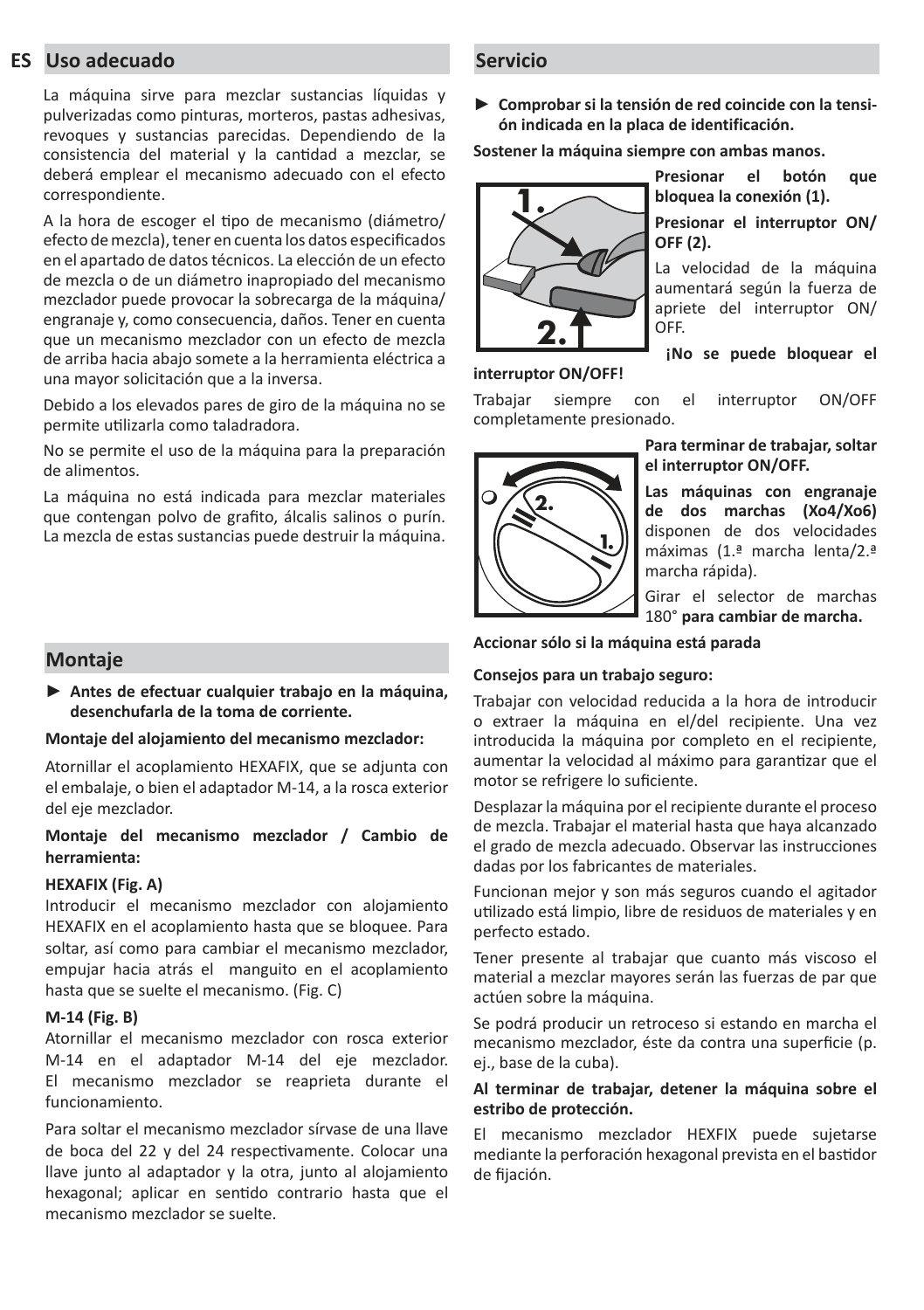#### **Cuidados y mantenimiento Garantía**

#### **► ¡Desenchufar el cable antes de realizar cualquier trabajo en la máquina, sobre todo cuando deba cambiar el mecanismo!**

Limpie inmediatamente la máquina y el mecanismo. Para limpiar el mecanismo mezclador recomendamos el cubo de limpieza MIXER-CLEAN de Collomix.



Mantener el acoplamiento HEXAFIX limpio y en perfecto estado.

Extraer del acoplamiento el mecanismo mezclador al terminar de trabajar.

**Lubricar periódicamente** el alojamiento hexagonal del **acoplamiento con una grasa adecuada. Mantener limpias y** 

abiertas las ranuras de ventilación a fin de garantizar una refrigeración suficiente. Unas ranuras de ventilación cerradas provocan la destrucción de la máquina.

**Prestar atención a la suavidad de funcionamiento** del interruptor ON/OFF y a su desbloqueo.

La máquina está equipada con carbones para la desconexión automática. Al alcanzar la longitud mínima, la máquina se desconecta automáticamente. Los carbones sólo deben ser cambiados por el servicio posventa autorizado o por el servicio técnico de Collomix.

Las reparaciones sólo deben ser efectuadas por un taller acreditado o por el servicio técnico de Collomix.

Utilizar sólo accesorios y piezas de repuesto originales de Collomix.

Encontrará vistas desarrolladas, listas de piezas de repuesto y el formulario para pedidos de reparación en: http://www.collomix.com

En el marco de las condiciones de entrega, el fabricante concede la garantía conforme a las disposiciones legales/ específicas del país en cuestión. Por favor, adjunte la factura o el albarán en caso de hacer uso de la garantía.

Las reparaciones llevadas a cabo por terceras personas nos eximen de la obligación correspondiente de garantía. En caso de anomalías, rogamos no envíen a nosotros la máquina. **Se aceptarán las reclamaciones si la máquina se devuelve sin desmontar al servicio técnico de Collomix.**

Los daños que se produzcan por desgaste normal, así como sobrecarga, uso incorrecto, accesorios inapropiados o mantenimiento insuficiente no se contemplarán en la garantía.

Las modificaciones estructurales o funcionales llevadas a cabo en la máquina sin aclaración previa con nosotros llevan aparejadas la extinción de la garantía, así como de la declaración de conformidad.

#### **Reservado el derecho a realizar modifi caciones**

#### **Volumen de entagra**

1x Mezcladora manual 1x Mezclador 1x Adaptador HEXAFIX 1x Manual de servicio 1x Instrucciones de seguridad

#### **Eliminación**

Es conveniente reciclar la máquina, los accesorios y el embalaje.

Inutilizar las herramientas eléctricas que estén fuera de uso retirando el cable de red.



#### **Sólo para los países de la UE:**

No tirar las herramientas eléctricas a la basura doméstica.

Según la directiva de la UE 2002/96/CE sobre residuos de aparatos eléctricos y electrónicos

y su aplicación al derecho nacional, las herramientas eléctricas inservibles deben ser recogidas selectivamente y ser recicladas de forma ecológica.

## **Servicio USA e Canada:**

**Collomix North America Inc. 648 Crescent Court Milwaukee, WI 53213 Phone: 414 471 3883 Fax: 414 918 8032 E-Mail: al.karraker@collomix.com www.collomix.us**

**Fabricante: Collomix GmbH Daimlerstraße 9 85080 Gaimersheim Alemania**